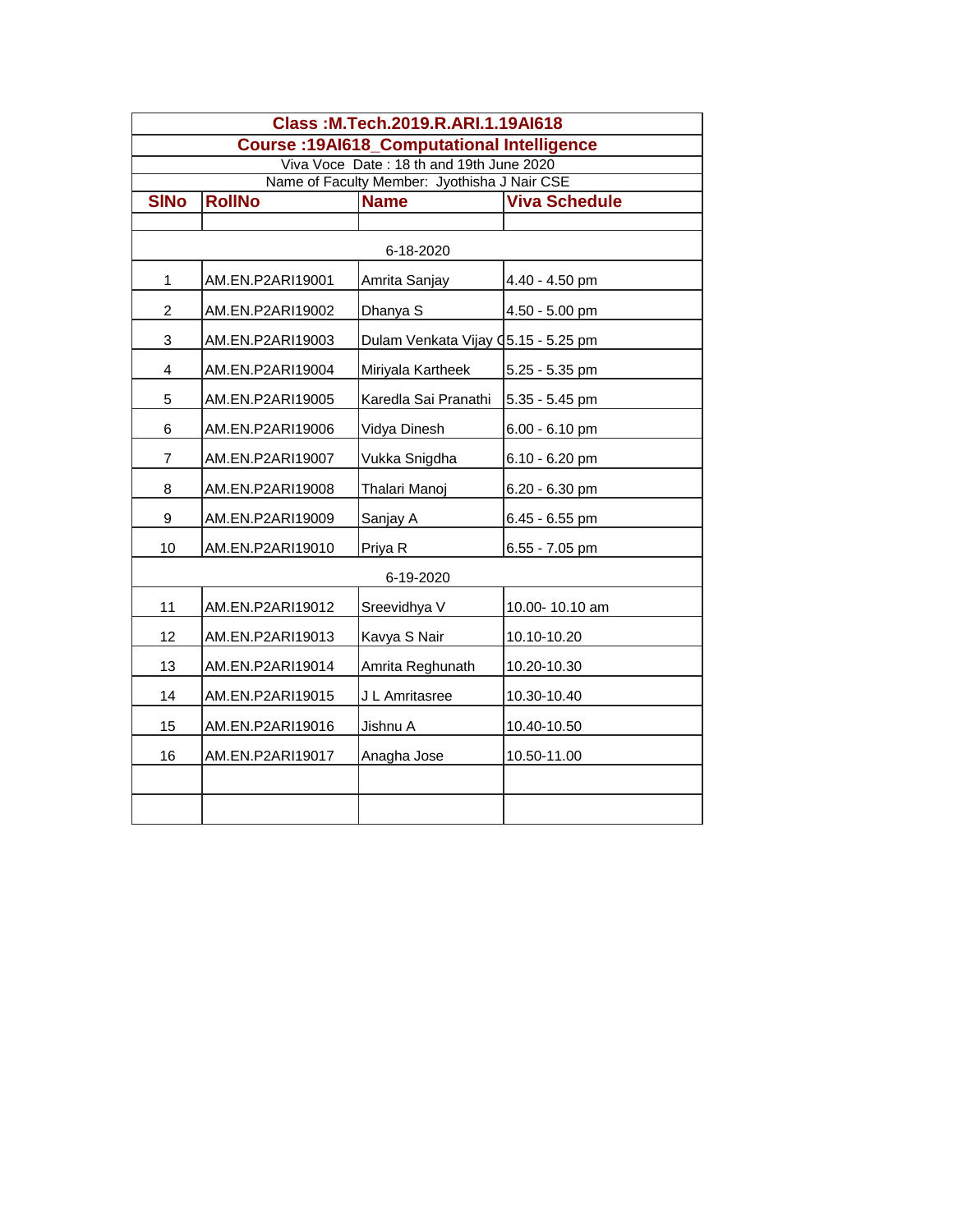| Class: M.Tech.2019.R.ARI.1.19Al619       |                  |                                     |                      |  |  |  |
|------------------------------------------|------------------|-------------------------------------|----------------------|--|--|--|
| <b>Course: 19Al619 Deep Learning</b>     |                  |                                     |                      |  |  |  |
| Viva Voce Date: 20/6/2020                |                  |                                     |                      |  |  |  |
| Name of Faculty Member: Gopakumar G, CSE |                  |                                     |                      |  |  |  |
| <b>SINo</b>                              | <b>RollNo</b>    | <b>Name</b>                         | <b>Viva Schedule</b> |  |  |  |
|                                          |                  |                                     |                      |  |  |  |
| 1                                        | AM.EN.P2ARI19015 | J L Amritasree                      | 4.40 - 4.50 pm       |  |  |  |
| $\overline{c}$                           | AM.EN.P2ARI19001 | Amrita Sanjay                       | 4.55 - 5.05 pm       |  |  |  |
| 3                                        | AM.EN.P2ARI19002 | Dhanya S                            | 5.05 - 5.15 pm       |  |  |  |
| 4                                        | AM.EN.P2ARI19003 | Dulam Venkata Vijay Q5.30 - 5.40 pm |                      |  |  |  |
| 5                                        | AM.EN.P2ARI19004 | Miriyala Kartheek                   | 5.40 - 5.50 pm       |  |  |  |
| 6                                        | AM.EN.P2ARI19005 | Karedla Sai Pranathi                | $5.50 - 6.00$ pm     |  |  |  |
| 7                                        | AM.EN.P2ARI19006 | Vidya Dinesh                        | $6.15 - 6.25$ pm     |  |  |  |
| 8                                        | AM.EN.P2ARI19007 | Vukka Snigdha                       | 6.25 - 6.35 pm       |  |  |  |
| 9                                        | AM.EN.P2ARI19008 | Thalari Manoj                       | 6.35 - 6.45 pm       |  |  |  |
| 10                                       | AM.EN.P2ARI19009 | Sanjay A                            | 7.00 - 7.10 pm       |  |  |  |
| 11                                       | AM.EN.P2ARI19010 | Priya R                             | 7.10 - 7.20 pm       |  |  |  |
| 12                                       | AM.EN.P2ARI19012 | Sreevidhya V                        | 7.20 - 7.30 pm       |  |  |  |
| 13                                       | AM.EN.P2ARI19013 | Kavya S Nair                        | 7.45 - 7.55 pm       |  |  |  |
| 14                                       | AM.EN.P2ARI19014 | Amrita Reghunath                    | 7.55 - 8.05 pm       |  |  |  |
| 15                                       | AM.EN.P2ARI19017 | Anagha Jose                         | 8.05 - 8.15 pm       |  |  |  |
| 16                                       | AM.EN.D*CSE17342 | Krishna S                           | 8.30 - 8.40 pm       |  |  |  |
| 17                                       | AM.EN.D*CSE17343 | Rahul Varma U                       | 8.40 - 8.50 pm       |  |  |  |
| 18                                       | AM.EN.D*CSE19373 | Sreeja S R                          | 8.50 - 9.00 pm       |  |  |  |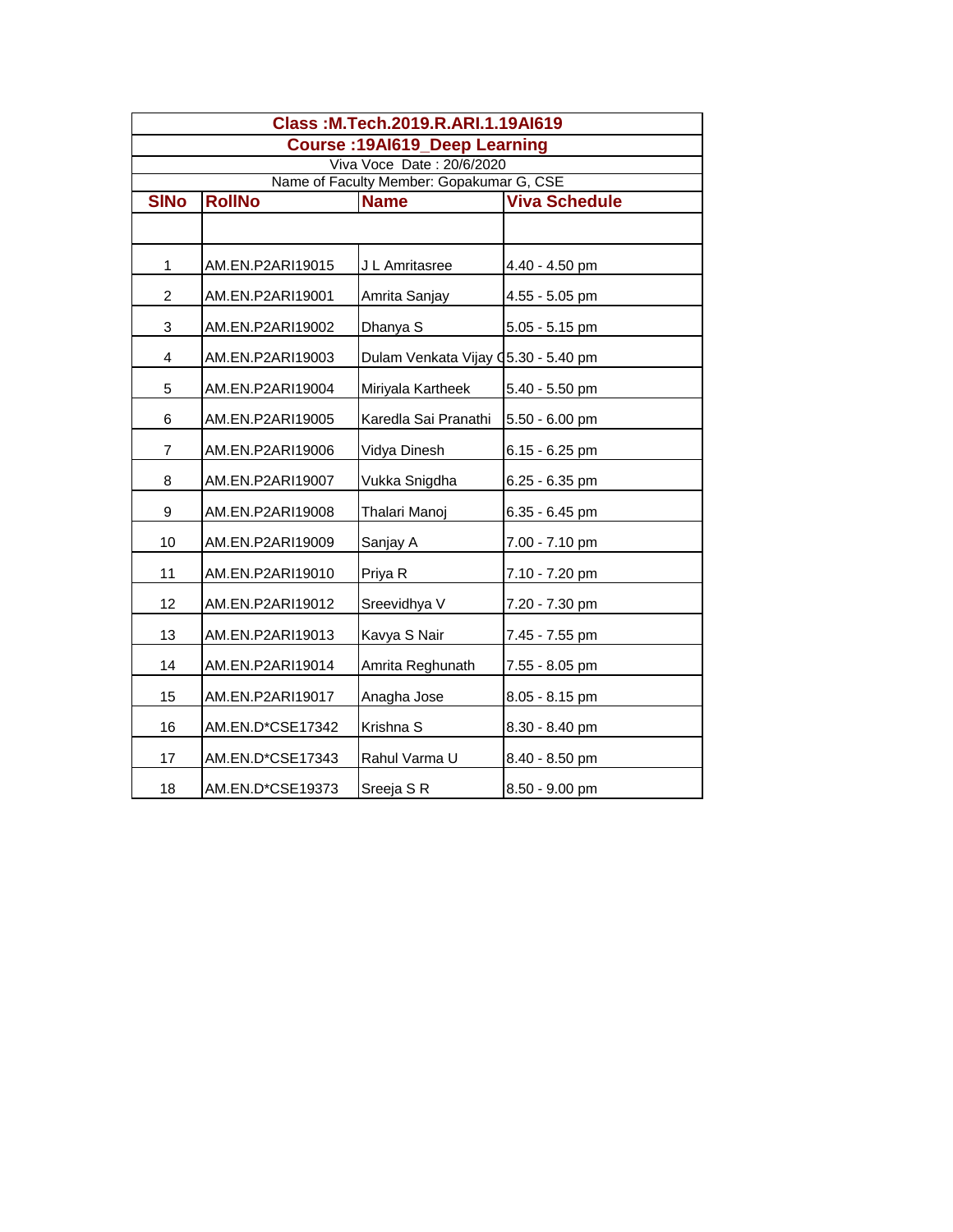| Class: M.Tech.2019.R.ARI.2.19Al714                       |                  |                                     |                      |  |  |  |
|----------------------------------------------------------|------------------|-------------------------------------|----------------------|--|--|--|
| <b>Course: 19Al714_Network and Spectral Graph Theory</b> |                  |                                     |                      |  |  |  |
| Viva Voce Date: 23/6/2020                                |                  |                                     |                      |  |  |  |
| Name of Faculty Member: SAJEEV G P, CSE                  |                  |                                     |                      |  |  |  |
| <b>SINO</b>                                              | <b>RollNo</b>    | <b>Name</b>                         | <b>Viva Schedule</b> |  |  |  |
|                                                          |                  |                                     |                      |  |  |  |
| $\mathbf{1}$                                             | AM.EN.P2ARI19001 | Amrita Sanjay                       | $4.45 - 4.55$ pm     |  |  |  |
| $\overline{c}$                                           | AM.EN.P2ARI19002 | Dhanya S                            | $4.55 - 5.05$ pm     |  |  |  |
| 3                                                        | AM.EN.P2ARI19003 | Dulam Venkata Vijay Q5.05 - 5.15 pm |                      |  |  |  |
| 4                                                        | AM.EN.P2ARI19004 | Miriyala Kartheek                   | $5.15 - 5.25$ pm     |  |  |  |
| 5                                                        | AM.EN.P2ARI19005 | Karedla Sai Pranathi                | 5.25 - 5.35 pm       |  |  |  |
| 6                                                        | AM.EN.P2ARI19006 | Vidya Dinesh                        | 5.35 - 5.45 pm       |  |  |  |
| $\overline{7}$                                           | AM.EN.P2ARI19007 | Vukka Snigdha                       | $6.00 - 6.10$ pm     |  |  |  |
| 8                                                        | AM.EN.P2ARI19008 | Thalari Manoj                       | $6.10 - 6.20$ pm     |  |  |  |
| 9                                                        | AM.EN.P2ARI19009 | Sanjay A                            | 6.20 - 6.30 pm       |  |  |  |
| 10                                                       | AM.EN.P2ARI19010 | Priya R                             | 6.45 - 6.55 pm       |  |  |  |
| 11                                                       | AM.EN.P2ARI19012 | Sreevidhya V                        | $6.55 - 7.05$ pm     |  |  |  |
| 12                                                       | AM.EN.P2ARI19013 | Kavya S Nair                        | 7.05 - 7.15 pm       |  |  |  |
| 13                                                       | AM.EN.P2ARI19014 | Amrita Reghunath                    | 7.30 - 7.40 pm       |  |  |  |
| 14                                                       | AM.EN.P2ARI19015 | J L Amritasree                      | 7.40 - 7.50 pm       |  |  |  |
| 15                                                       | AM.EN.P2ARI19016 | Jishnu A                            | 7.50 - 8.00 pm       |  |  |  |
| 16                                                       | AM.EN.P2ARI19017 | Anagha Jose                         | 8.05-8.10 pm         |  |  |  |